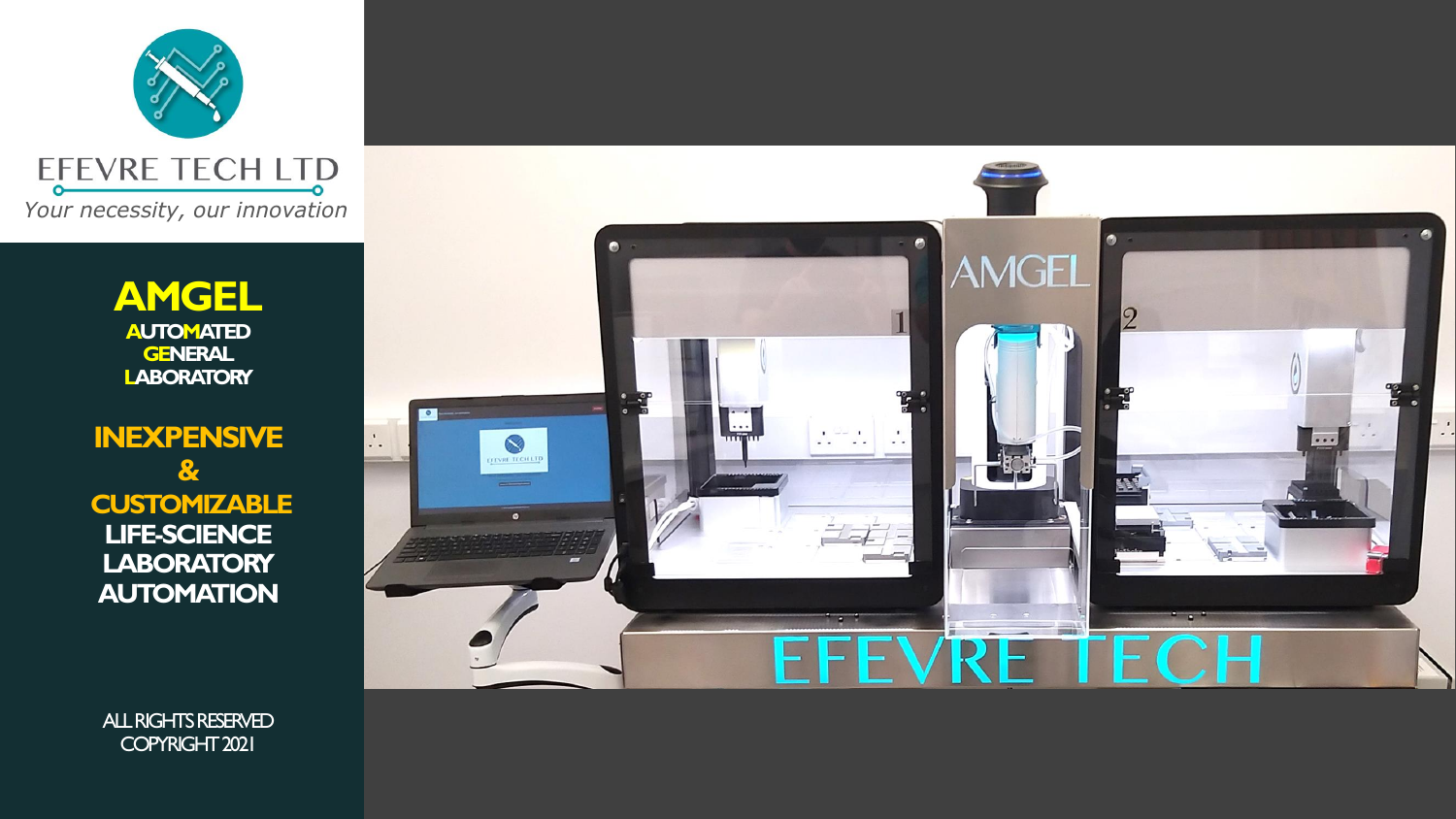#### **EXAMPLE A: AMGEL for DRUG TESTING ASSAYS**

### **BASIC MODEL:**

- TWO LIQUID HANDLERS
- ONE ROBOTIC ARM
- ONE HEATER/SHAKER
- ONE HEATER/COOLER
- ONE MAGNETIC BEAD PRECIPITATOR

- 1. PLATE SEALER BARCODE
- 2. SCANNER FOR RACKS AND MICROTITER PLATES
- 3. PHOTOMETER

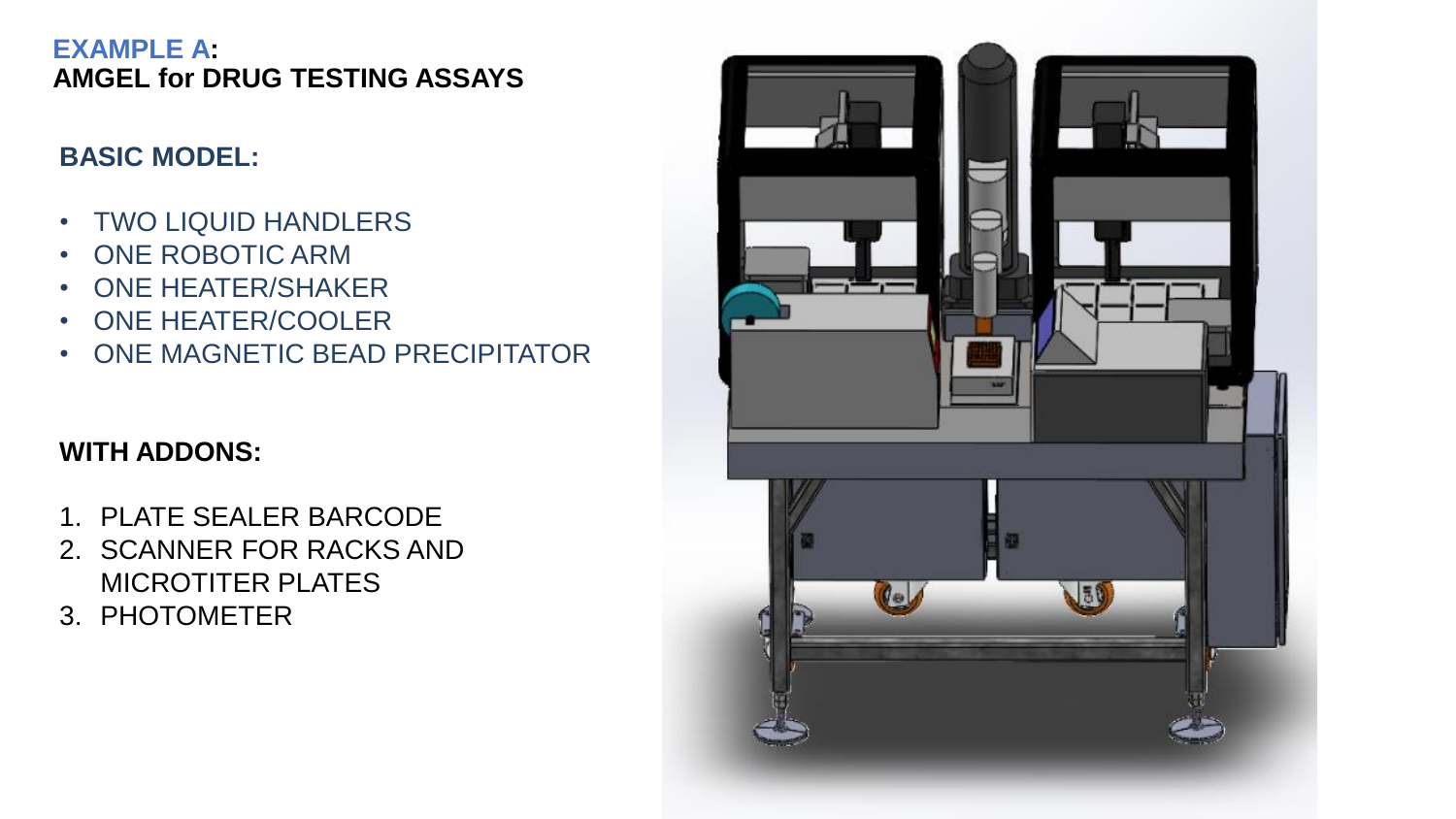#### **EXAMPLE B : AMGEL for BACTERIAL COLONY HANDLING**

### **BASIC MODEL:**

- ONE LIQUID HANDLER
- ONE ROBOTIC ARM
- ONE HEATER/SHAKER

- 1. BARCODE SCANNER FOR PETRI **DISHES**
- 2. CAROUSEL FOR STACKING PETRI DISHES

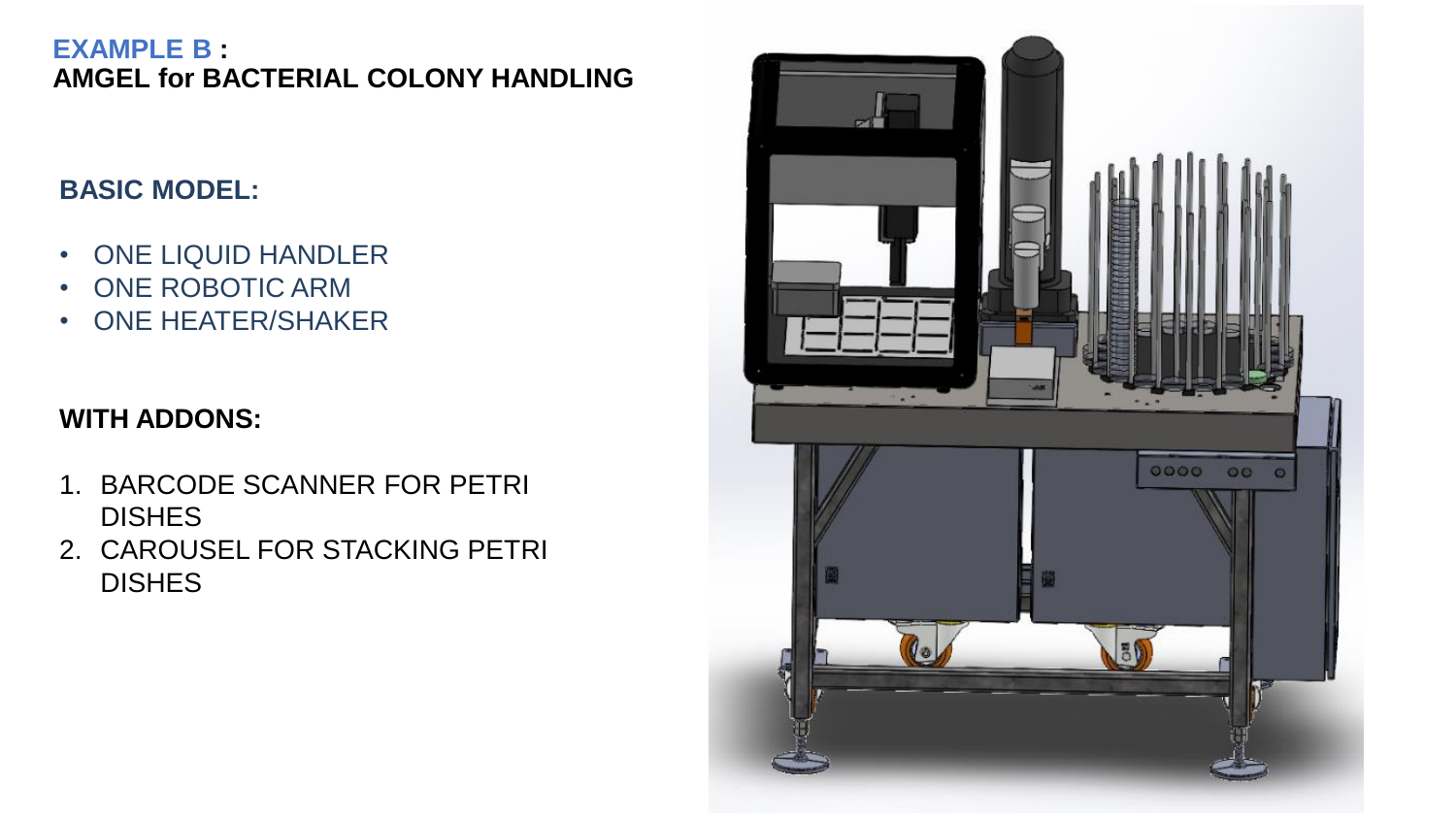#### **EXAMPLE C : AMGEL for BIOBANK SAMPLE HANDLING**

### **BASIC MODEL:**

- TWO LIQUID HANDLERS
- ONE ROBOTIC ARM
- ONE HEATER/SHAKER
- ONE HEATER/COOLER
- ONE MAGNETIC BEAD PRECIPITATOR

- 1. BARCODE SCANNER FOR INDIVIDUAL TUBES
- 2. CAPPER/UNCAPPER FOR INDIVIDUAL TUBES

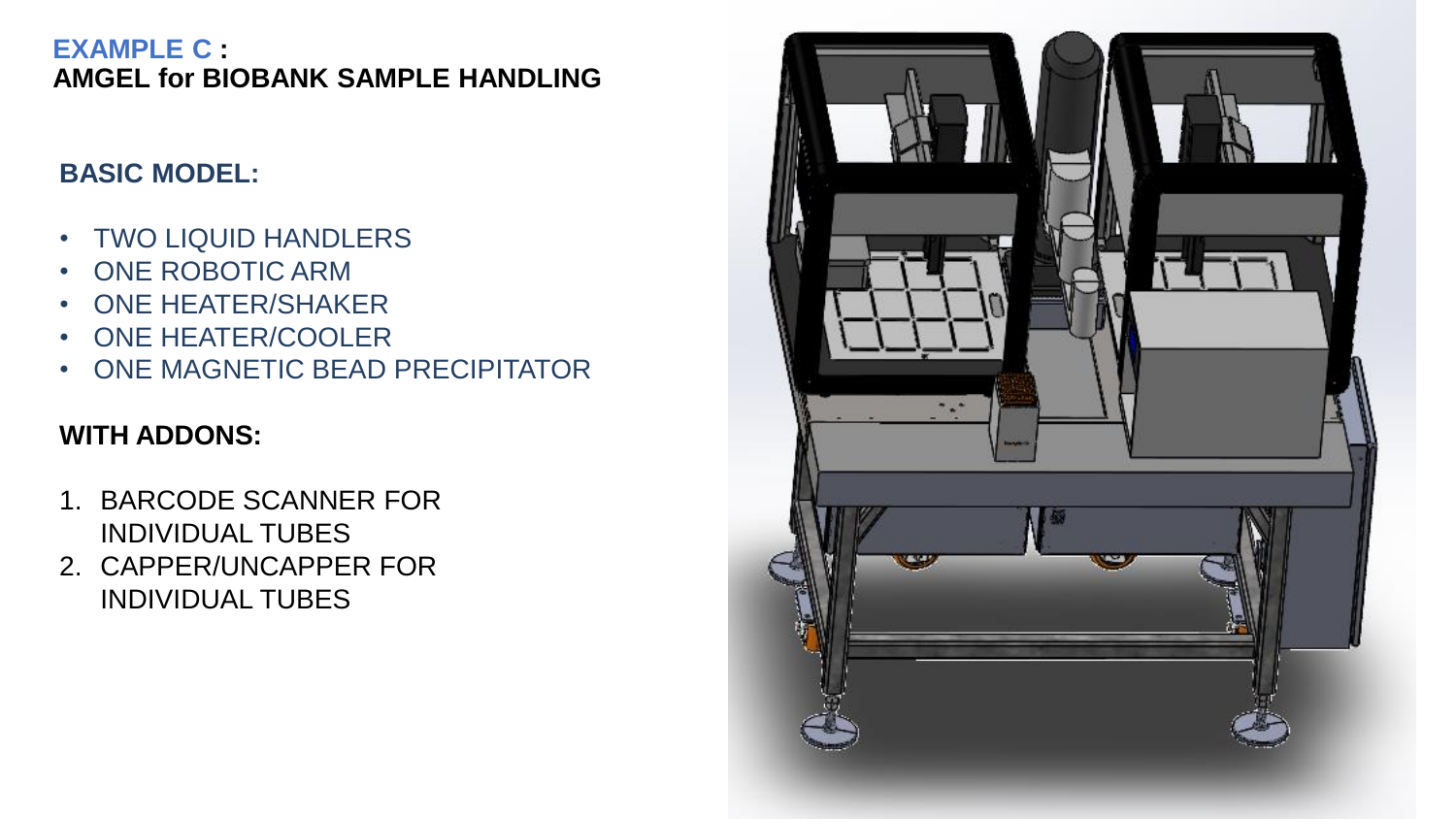#### **EXAMPLE D: AMGEL for GENOMICS**

### **BASIC MODEL:**

- TWO LIQUID HANDLERS
- ONE ROBOTIC ARM
- ONE HEATER/SHAKER
- TWO HEATER/COOLER UNITS
- ONE MAGNETIC BEAD PRECIPITATOR

- 1. ROBOTIC CENTRIFUGE
- 2. LABWARE TRANSFER SYSTEM FOR 2 DECK ORIENTATION (minimum footprint)
- 3. AUTOMATED THERMOCYCLER